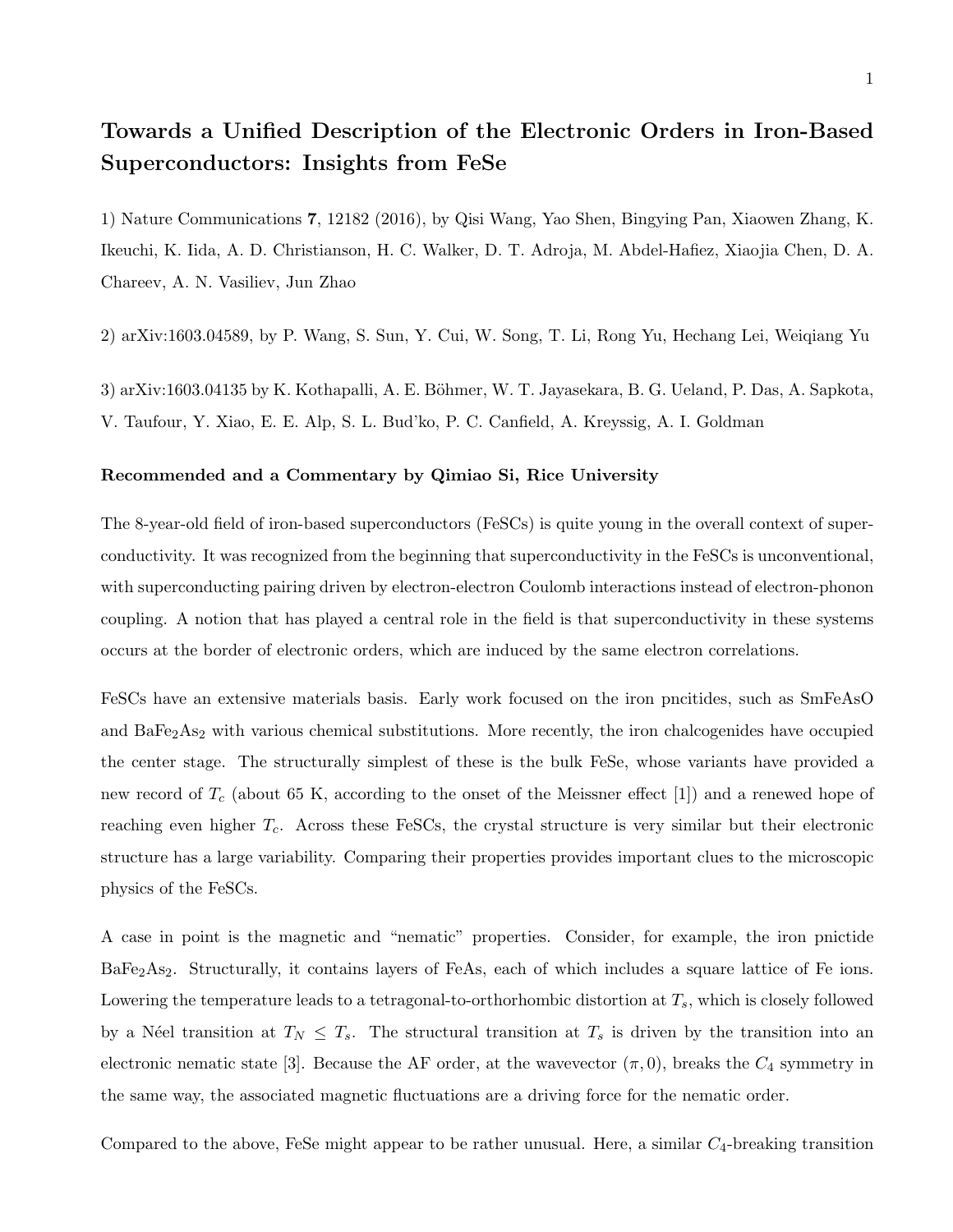is not accompanied by any magnetic transition. While proposals have been put forward that the underlying physics is very different in FeSe from the iron pnictides (invoking, in particular, an orbital order [2]), several theoretical studies have sought for a route towards a unified description of FeSe and the iron pnictides through the magnetic fluctuations. A possible starting point is the effective Hamiltonian describing quasi-localized magnetic moments with frustrated magnetic interactions:

$$
H = \sum_{i,j} \left[ J_{ij} \mathbf{S}_i \cdot \mathbf{S}_j + K_{ij} \left( \mathbf{S}_i \cdot \mathbf{S}_j \right)^2 \right]. \tag{A}
$$

Here,  $S_i$  is taken as a spin-1 operator at site *i* of the Fe square lattice, and the interactions include both nearest-neighbor and further-neighbor terms. (A small interlayer interaction term should be added to properly describe the orders at nonzero temperatures.)

The magnetic frustration in this Hamiltonian leads to a variety of ground states. The  $(\pi,0)$  AF order, as appropriate for the iron pnictides, is only one of the ground states in the phase diagram. Others include a  $(\pi,0)$  antiferroquadrupolar (AFQ) order accompanied by a nematic order [4], and even a nematic quantum paramagnet [5].

In the context of this quest for a unified understanding, several recent experiments in FeSe have made significant progresses. In article  $\#1$ , Q. Wang and collaborators reported inelastic neutron scattering measurements of  $\chi''(q, E)$ , the dynamical spin susceptibility. They mapped out the magnetic excitation spectrum over a large range of energy *E* and an extended range of the wave vectors q. Several results are obtained:

- In spite of the absence of any long-range magnetic order, the low-energy branch of the magnetic excitations emanate from  $(\pi, 0)$ , much like the AF-ordered iron pnictides. The twist is that the spectral weight is approximately linear in energy (up to about 50 meV). The fact that it vanishes in the zero energy limit is in accordance with the absence of dipolar static magnetic order, and the linear energy dependence is expected for the AFQ order at  $(\pi, 0)$ .
- The higher energy spin excitations bear even closer analogy with those of the AF-ordered iron pnictides, covering all the way to the wavevector  $(\pi, \pi)$  and extending to an energy of about 200 meV. These features are expected for both the AFQ order and the nematic quantum paramagnet.
- The total spectral weight,  $\int dEdq\chi''(\mathbf{q}, E)$ , integrated over the Brillouin zone and the above energy range is about  $5 \mu_B^2$ /Fe. This exceeds the already large value of the AF-ordered iron pnictides, which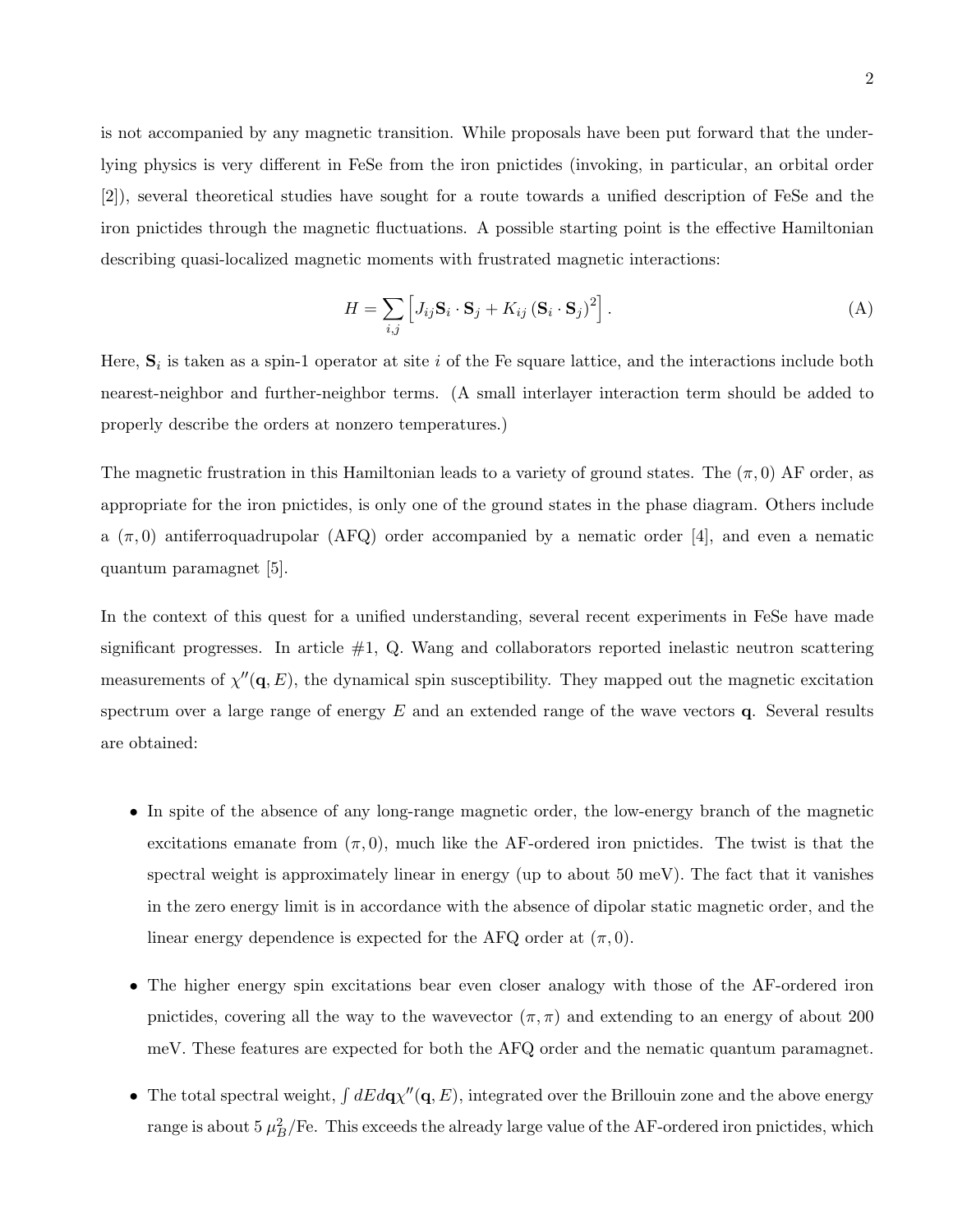is about 3  $\mu_B^2$ /Fe. Therefore, the magnetic excitations in FeSe are expected to be as important in interactions with fermions as in the iron pnictides.

The other two highlighted articles addressed the phase diagram by probing FeSe under pressure. It has been known for some time that pressure leads to quantum phase transition(s) into magnetic order. What has been left open is the nature of the magnetism in the pressurized FeSe. The two new studies go a long way to clarifying this issue:

- In article  $#2$ , P. Wang and collaborators carried out NMR measurements at different magneticfield orientations, and concluded that the magnetic order is AF with wavevector  $(\pi, 0)$ . One of the important consequences is that the pressured FeSe must break the rotational symmetry of the square lattice.
- Indeed, in article #3, K. Kothapalli and collaborators demonstrated the  $C_4$ -symmetry breaking in the pressurized FeSe, showing that it undergoes a tetragonal to orthorhombic structural transition at a temperature comparable to the magnetic transition temperature.

What emerges from these two studies is a temperature-pressure phase diagram with pressure inducing a quantum phase transition (or, even a sequence of transitions) from the unusual nematic state at ambient pressure to a more standard  $(\pi,0)$  AF order at pressures on the order of 2 GPa. The fact that the pressurized FeSe orders magnetically with the same wavevector as that of the AF iron pnictides highlights the intimate connection between the electronic orders of the two classes of FeSCs.

Collectively, the new developments raise a number of new issues worthy of further explorations:

- a) The results point to the viability of a unified understanding of the electronic orders in the iron-based systems in terms of local-moment magnetism. [The effective Hamiltonian Eq.  $(A)$  also describes the ordered ground state in another prototypical iron chalcogenide, FeTe.] In the case of the iron pnictides, a consistency check has been provided by the observation of a linear-temperature dependence of the bulk magnetic susceptibility,  $\chi(T)$ , with a large slope [6]. The observation of the large fluctuating spin moment in FeSe encourages a similar analysis, and the available experiments suggest that  $\chi(T)$  of FeSe indeed behaves similarly [7].
- b) At the ambient pressure, the nematic order in FeSe distorts the Fermi surface [8]. Under pressure, the  $(\pi,0)$  AF order is expected to not only distort the Fermi surface, but also reconstruct it. We